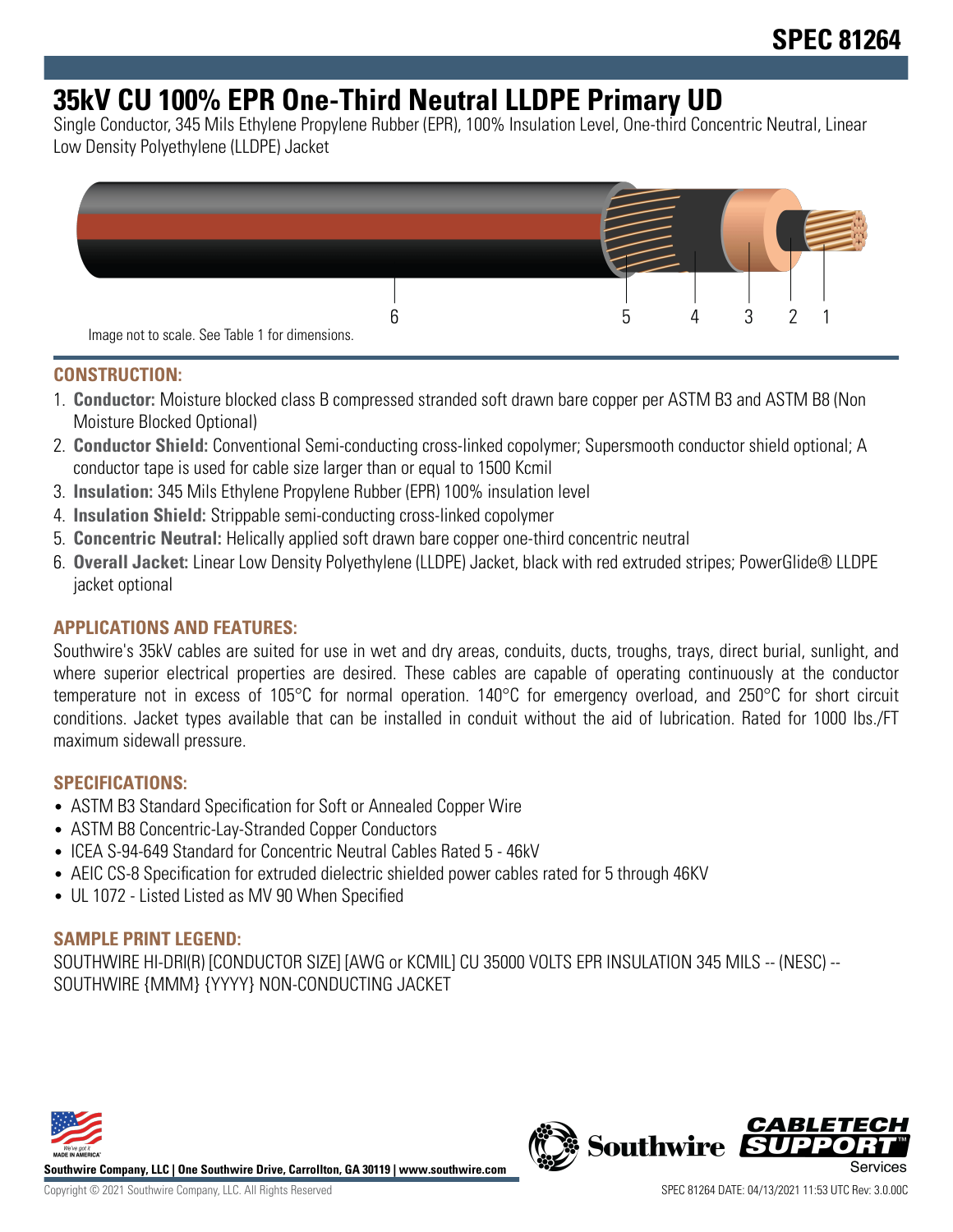## **Table 1 – Weights and Measurements**

| <b>Stock</b><br>Number | Cond.<br><b>Size</b> | <b>Diameter</b><br>Over<br>Conductor | <b>Diameter</b><br>Over<br>Insulation | Insul.<br><b>Thickness</b> | <b>Diameter</b><br>Over<br>Insulation<br>Shield | Concentric<br>Neutral | <b>Neutral DC</b><br>Resistance<br>$25^{\circ}$ C | Jacket<br><b>Thickness</b> | 0 <sub>D</sub> | Approx. Approx.<br>Weight | Min<br>Bending<br>Radius | Max Pull<br>Tension* |
|------------------------|----------------------|--------------------------------------|---------------------------------------|----------------------------|-------------------------------------------------|-----------------------|---------------------------------------------------|----------------------------|----------------|---------------------------|--------------------------|----------------------|
|                        | AWG/<br>Kcmil        | inch                                 | inch                                  | mil                        | inch                                            | No. x AWG             | $\Omega$ /1000ft                                  | mil                        | inch           | lb<br>1000ft/             | inch                     | $\mathsf{lb}$        |
| <b>TBA</b>             | 1/0<br>(1)           | 0.325                                | 1.052                                 | 345                        | 1.152                                           | 9x14                  | 0.292                                             | 50                         | 1.380          | 1100                      | 16.6                     | 845                  |
| 628034                 | 1/0<br>(19)          | 0.362                                | 1.089                                 | 345                        | 1.189                                           | 9x14                  | 0.292                                             | 50                         | 1.417          | 1150                      | 17.0                     | 845                  |
| 628037                 | 2/0<br>(19)          | 0.405                                | 1.132                                 | 345                        | 1.232                                           | 11x14                 | 0.239                                             | 50                         | 1.460          | 1296                      | 17.5                     | 1065                 |
| <b>TBA</b>             | 3/0<br>(19)          | 0.456                                | 1.183                                 | 345                        | 1.283                                           | 14x14                 | 0.188                                             | 50                         | 1.511          | 1483                      | 18.1                     | 1342                 |
| 628038                 | 4/0<br>(19)          | 0.512                                | 1.239                                 | 345                        | 1.339                                           | 18x14                 | 0.146                                             | 50                         | 1.567          | 1714                      | 18.8                     | 1693                 |
| <b>TBA</b>             | 250<br>(37)          | 0.558                                | 1.294                                 | 345                        | 1.394                                           | 21x14                 | 0.125                                             | 50                         | 1.622          | 1916                      | 19.5                     | 2000                 |
| 628043                 | 350<br>(37)          | 0.661                                | 1.397                                 | 345                        | 1.497                                           | 18x12                 | 0.092                                             | 80                         | 1.817          | 2511                      | 21.8                     | 2800                 |
| 628046                 | 500<br>(37)          | 0.789                                | 1.525                                 | 345                        | 1.625                                           | 17x10                 | 0.061                                             | 80                         | 1.989          | 3317                      | 23.9                     | 4000                 |
| 628051                 | 750<br>(61)          | 0.968                                | 1.713                                 | 345                        | 1.843                                           | 20x9                  | 0.041                                             | 80                         | 2.232          | 4606                      | 26.8                     | 6000                 |
| 628049                 | 750<br>(61)          | 0.968                                | 1.713                                 | 345                        | 1.843                                           | 20x9                  | 0.041                                             | 80                         | 2.232          | 4606                      | 26.8                     | 6000                 |
| <b>TBA</b>             | 1000<br>(61)         | 1.117                                | 1.862                                 | 345                        | 1.992                                           | 21x8                  | 0.031                                             | 80                         | 2.409          | 5818                      | 28.9                     | 8000                 |
| 628054                 | 1000<br>(61)         | 1.117                                | 1.862                                 | 345                        | 1.992                                           | 21x8                  | 0.031                                             | 80                         | 2.409          | 5818                      | 28.9                     | 8000                 |
| <b>TBA</b>             | 1250<br>(91)         | 1.250                                | 2.017                                 | 345                        | 2.147                                           | 26x8                  | 0.025                                             | 80                         | 2.564          | 7001                      | 30.8                     | 10000                |

All dimensions are nominal and subject to normal manufacturing tolerances

◊ Cable marked with this symbol is a standard stock item

\* Pulling tension based on pulling eye directly connected to conductor



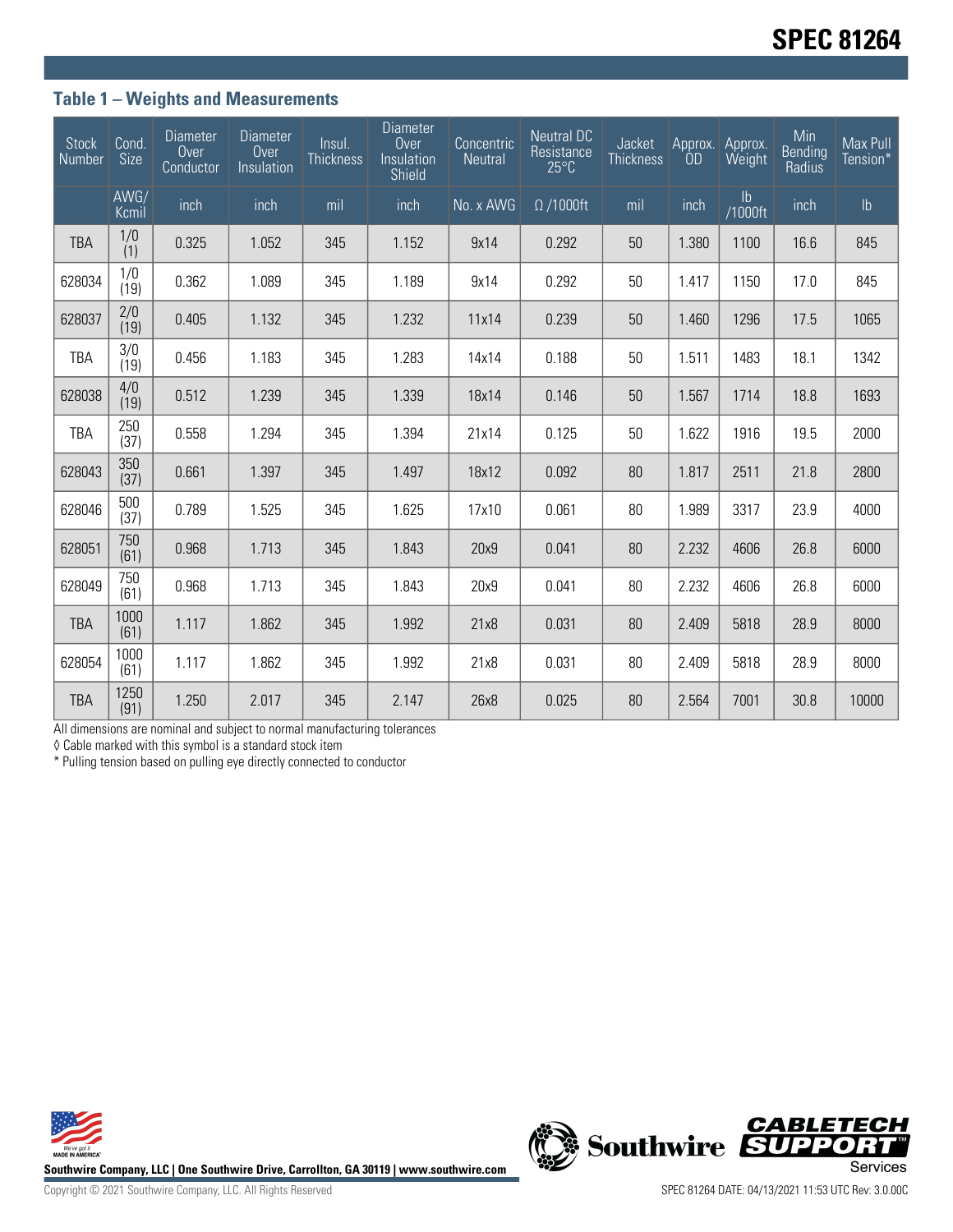## **SPEC 81264**

### **Table 2 – Electrical and Engineering Data**

| Cond.<br>Size | <b>DC</b><br>Resistance<br>@ 25°C | AC<br>Resistance<br>@ 90°C | Capacitive<br>Reactance @<br>60Hz | Inductive<br>Reactance<br>@ 60Hz | Current | Charging Dielectric<br>Loss | Zero<br>Sequence<br>Impedance* | Positive<br>Sequence<br>Impedance* | Short<br>Circuit<br>Current @<br>30 Cycle | Allowable<br>Ampacity in<br>Duct 90°C1 | Allowable<br>Ampacity<br><b>Directly</b><br>Buried 90°C‡ |
|---------------|-----------------------------------|----------------------------|-----------------------------------|----------------------------------|---------|-----------------------------|--------------------------------|------------------------------------|-------------------------------------------|----------------------------------------|----------------------------------------------------------|
| AWG/<br>Kcmil | $\Omega/1000$ ft                  | $\Omega/1000$ ft           | $M\Omega^*1000$ ft                | $\Omega/1000$ ft                 |         | A/1000ft W/1000ft           | $\Omega/1000$ ft               | $\Omega/1000$ ft                   | Amp                                       | Amp                                    | Amp                                                      |
| 1/0<br>(1)    | 0.102                             | 0.128                      | 0.060                             | 0.052                            | 0.339   | 136.952                     | $0.377 + j0.148$               | $0.129 + j0.052$                   | 3124.7                                    | 210                                    | 250                                                      |
| 1/0<br>(19)   | 0.102                             | 0.128                      | 0.056                             | 0.051                            | 0.360   | 145.511                     | $0.377 + j0.147$               | $0.129 + 0.051$                    | 3124.7                                    | 210                                    | 250                                                      |
| 2/0<br>(19)   | 0.081                             | 0.101                      | 0.053                             | 0.049                            | 0.384   | 155.355                     | $0.317 + j0.114$               | $0.102 + j0.049$                   | 3819.1                                    | 235                                    | 280                                                      |
| 3/0<br>(19)   | 0.0642                            | 0.080                      | 0.049                             | 0.047                            | 0.413   | 166.915                     | $0.258 + j0.085$               | $0.082 + j0.047$                   | 4860.7                                    | 265                                    | 320                                                      |
| 4/0<br>(19)   | 0.051                             | 0.064                      | 0.046                             | 0.046                            | 0.444   | 179.494                     | $0.208 + j0.065$               | $0.066 + 0.045$                    | 6249.4                                    | 300                                    | 360                                                      |
| 250<br>(37)   | 0.0431                            | 0.054                      | 0.043                             | 0.044                            | 0.474   | 191.754                     | $0.179 + j0.055$               | $0.057 + j0.044$                   | 7291.0                                    |                                        |                                                          |
| 350<br>(37)   | 0.0308                            | 0.039                      | 0.038                             | 0.043                            | 0.531   | 214.523                     | $0.134 + j0.044$               | $0.043 + j0.042$                   | 9929.2                                    | 400                                    | 470                                                      |
| 500<br>(37)   | 0.0216                            | 0.028                      | 0.034                             | 0.042                            | 0.600   | 242.564                     | $0.091 + j0.035$               | $0.033 + 0.039$                    | 14906.4                                   | 470                                    | 555                                                      |
| 750<br>(61)   | 0.0144                            | 0.019                      | 0.029                             | 0.040                            | 0.701   | 283.412                     | $0.062 + 0.029$                | $0.026 + j0.035$                   | 22115.5                                   | 560                                    | 650                                                      |
| 750<br>(61)   | 0.0144                            | 0.019                      | 0.029                             | 0.040                            | 0.701   | 283.412                     | $0.062 + j0.029$               | $0.026 + j0.035$                   | 22115.5                                   | 560                                    | 650                                                      |
| 1000<br>(61)  | 0.0108                            | 0.015                      | 0.026                             | 0.038                            | 0.781   | 315.594                     | $0.047 + 0.026$                | $0.022 + j0.032$                   | 29288.2                                   |                                        |                                                          |
| 1000<br>(61)  | 0.0108                            | 0.015                      | 0.026                             | 0.038                            | 0.781   | 315.594                     | $0.047 + 0.026$                | $0.022 + j0.032$                   | 29288.2                                   |                                        |                                                          |
| 1250<br>(91)  | 0.00863                           | 0.013                      | 0.023                             | 0.037                            | 0.863   | 348.947                     | $0.039 + 0.023$                | $0.021 + j0.029$                   | 36261.6                                   |                                        |                                                          |

\* Calculations are based on three cables triplexed / concentric shield / Conductor temperature of 90°C / Shield temperature of 45°C / Earth resistivity of 100 ohmsmeter

† Ampacities are based on Figure 7 of ICEA T-117-734 (Single circuit trefoil, 100% load factor, 90°C conductor temperature, earth RHO 90, 36" burial depth) ‡ Ampacities are based on Figure 1 of ICEA T-117-734 (Single circuit trefoil, 100% load factor, 90°C conductor temperature, earth RHO 90, 36" burial depth)



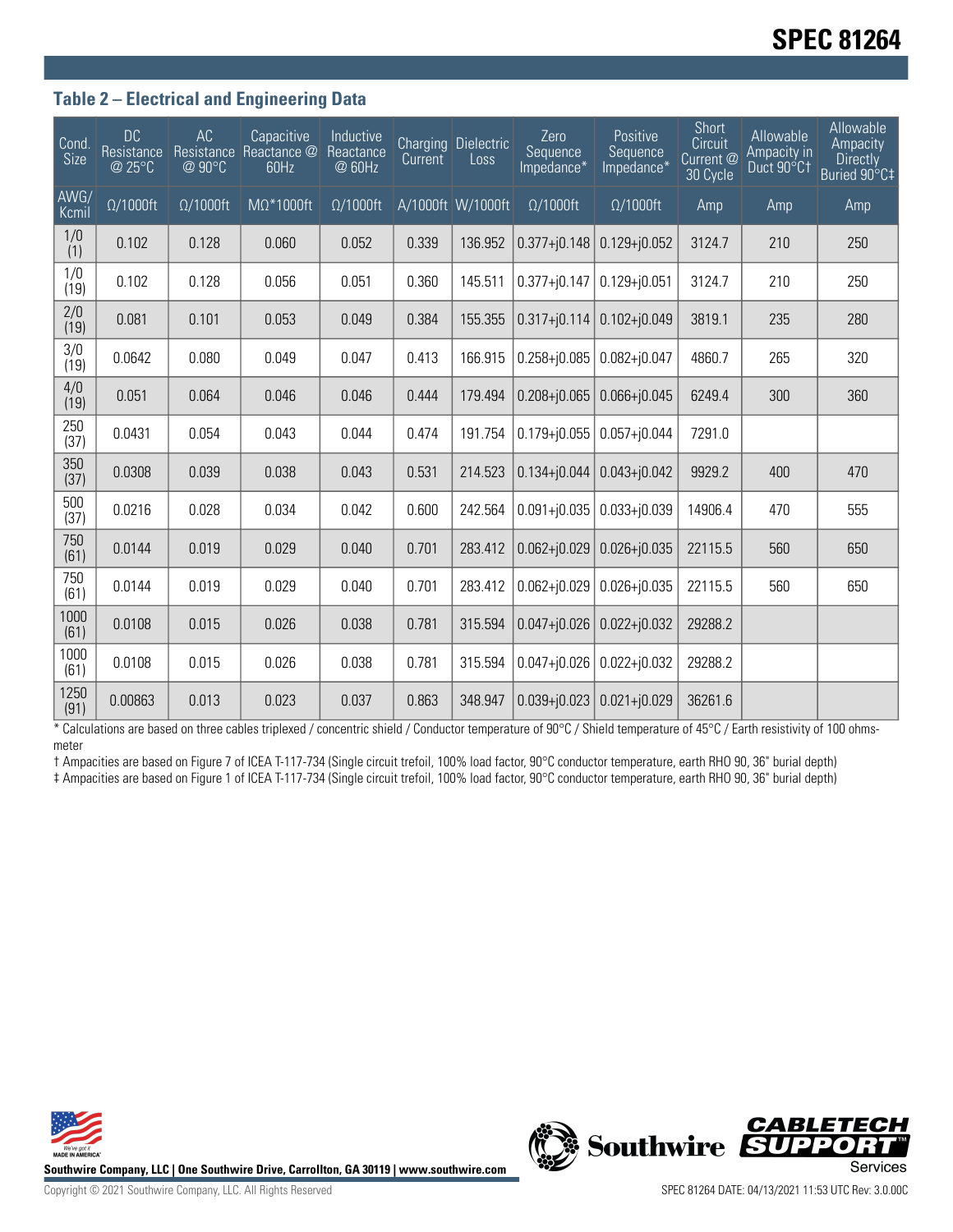## **Table 3 – Weights and Measurements (Metric)**

| <b>Stock</b><br>Number | Cond.<br>Size | Diameter<br>Over<br>Conductor | <b>Diameter</b><br>Over<br>Insulation | Insul.<br><b>Thickness</b> | <b>Diameter</b><br>Over<br>Insulation<br>Shield | Concentric<br>Neutral | <b>Neutral DC</b><br>Resistance<br>$25^{\circ}$ C | Jacket<br><b>Thickness</b> | Approx.<br>0 <sub>D</sub> | Approx.<br>Weight | Min<br>Bending<br>Radius | Max Pull<br>Tension* |
|------------------------|---------------|-------------------------------|---------------------------------------|----------------------------|-------------------------------------------------|-----------------------|---------------------------------------------------|----------------------------|---------------------------|-------------------|--------------------------|----------------------|
|                        | AWG/<br>Kcmil | mm                            | mm                                    | mm                         | mm                                              | No. x AWG             | $\Omega$ /km                                      | mm                         | mm                        | kg/km             | mm                       | newton               |
| <b>TBA</b>             | 1/0<br>(1)    | 8.25                          | 26.72                                 | 8.76                       | 29.26                                           | 9x14                  | 0.96                                              | 1.27                       | 35.05                     | 1637              | 421.64                   | 3760                 |
| 628034                 | 1/0<br>(19)   | 9.19                          | 27.66                                 | 8.76                       | 30.20                                           | 9x14                  | 0.96                                              | 1.27                       | 35.99                     | 1711              | 431.80                   | 3760                 |
| 628037                 | 2/0<br>(19)   | 10.29                         | 28.75                                 | 8.76                       | 31.29                                           | 11x14                 | 0.78                                              | 1.27                       | 37.08                     | 1929              | 444.50                   | 4739                 |
| <b>TBA</b>             | 3/0<br>(19)   | 11.58                         | 30.05                                 | 8.76                       | 32.59                                           | 14x14                 | 0.62                                              | 1.27                       | 38.38                     | 2207              | 459.74                   | 5972                 |
| 628038                 | 4/0<br>(19)   | 13.00                         | 31.47                                 | 8.76                       | 34.01                                           | 18x14                 | 0.48                                              | 1.27                       | 39.80                     | 2551              | 477.52                   | 7534                 |
| <b>TBA</b>             | 250<br>(37)   | 14.17                         | 32.87                                 | 8.76                       | 35.41                                           | 21x14                 | 0.41                                              | 1.27                       | 41.20                     | 2851              | 495.30                   | 8900                 |
| 628043                 | 350<br>(37)   | 16.79                         | 35.48                                 | 8.76                       | 38.02                                           | 18x12                 | 0.30                                              | 2.03                       | 46.15                     | 3737              | 553.72                   | 12460                |
| 628046                 | 500<br>(37)   | 20.04                         | 38.73                                 | 8.76                       | 41.28                                           | 17x10                 | 0.20                                              | 2.03                       | 50.52                     | 4936              | 607.06                   | 17800                |
| 628051                 | 750<br>(61)   | 24.59                         | 43.51                                 | 8.76                       | 46.81                                           | 20x9                  | 0.13                                              | 2.03                       | 56.69                     | 6854              | 680.72                   | 26700                |
| 628049                 | 750<br>(61)   | 24.59                         | 43.51                                 | 8.76                       | 46.81                                           | 20x9                  | 0.13                                              | 2.03                       | 56.69                     | 6854              | 680.72                   | 26700                |
| <b>TBA</b>             | 1000<br>(61)  | 28.37                         | 47.29                                 | 8.76                       | 50.60                                           | 21x8                  | 0.10                                              | 2.03                       | 61.19                     | 8658              | 734.06                   | 35600                |
| 628054                 | 1000<br>(61)  | 28.37                         | 47.29                                 | 8.76                       | 50.60                                           | 21x8                  | 0.10                                              | 2.03                       | 61.19                     | 8658              | 734.06                   | 35600                |
| <b>TBA</b>             | 1250<br>(91)  | 31.75                         | 51.23                                 | 8.76                       | 54.53                                           | 26x8                  | 0.08                                              | 2.03                       | 65.13                     | 10419             | 782.32                   | 44500                |

All dimensions are nominal and subject to normal manufacturing tolerances

◊ Cable marked with this symbol is a standard stock item

\* Pulling tension based on pulling eye directly connected to conductor